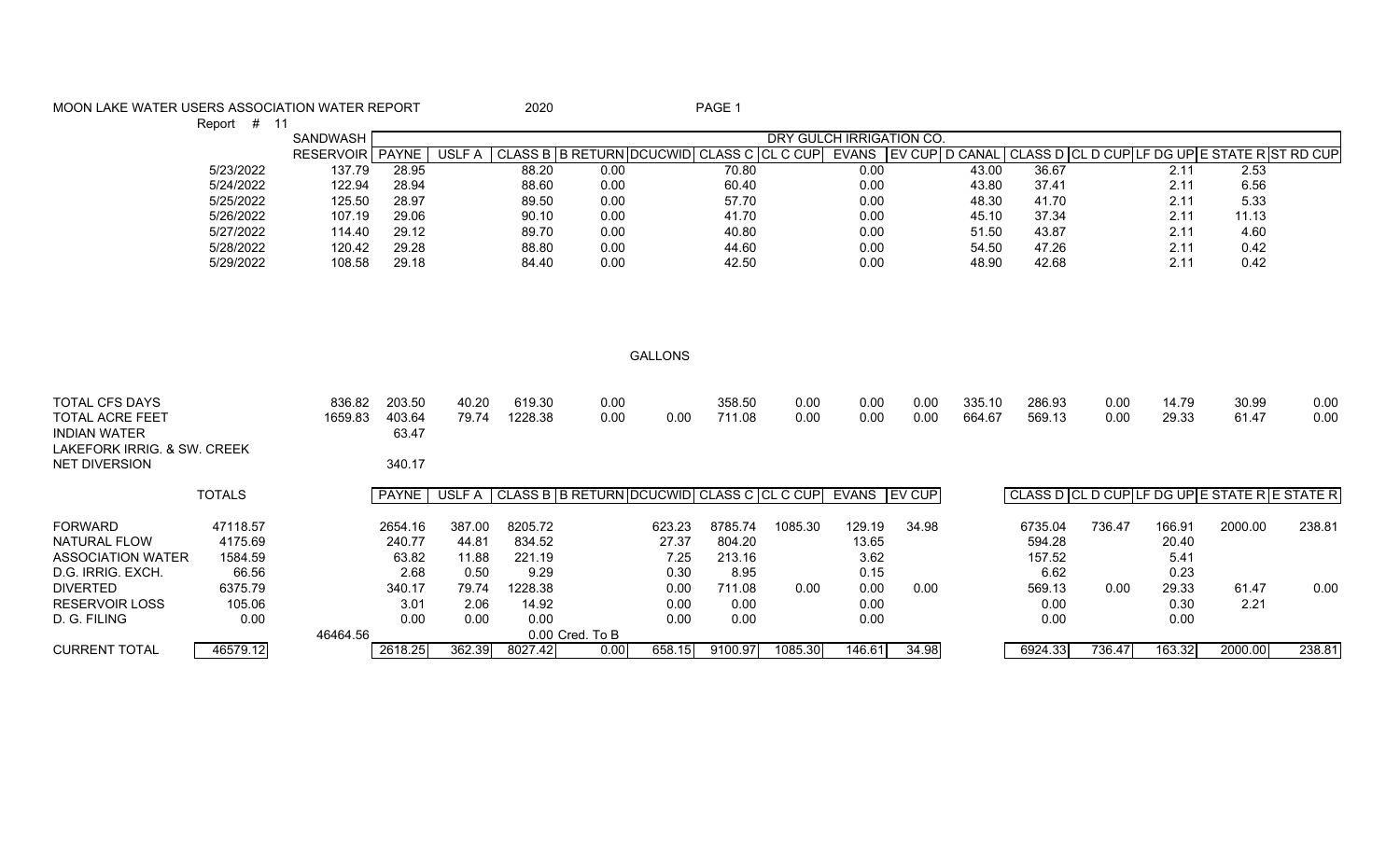## MOON LAKE WATER USERS ASSOCIATION WATER REPORT 2020 2020 PAGE 2

Report # 11 UPALCO | UPALCO SANDWASH SANDWASH | DG | ML | "C" | BSW | DRY GULCH MONARCH T.N. DODD | YFC PIPELINES PIPES CUP IRRIGATION CREEK FILING FILING CANAL FEEDER UINTAH CANAL CANAL CANAL 5/23/2022 15.56 6.33 3.95 32.99 11.47 57.71 0.00 0.00 57.71 5/24/2022 11.75 6.39 3.95 28.97 13.32 59.50 0.00 0.00 59.50 5/25/2022 12.49 6.60 3.95 24.36 12.62 58.36 0.00 0.00 58.36 5/26/2022 13.38 7.76 3.95 44.18 11.36 59.43 0.00 0.00 59.43 5/27/2022 13.79 7.63 3.95 62.34 14.77 56.54 0.00 0.00 56.54 5/28/2022 12.31 7.24 3.95 55.44 18.35 57.11 0.00 0.00 57.11 5/29/2022 9.55 6.22 3.95 20.64 17.17 55.88 0.00 0.00 55.88

| TOTAL CFS DAYS<br><b>TOTAL ACRE FEET</b><br><b>INDIAN WATER</b><br>LAKEFORK IRRIG. & SW. CREEK<br><b>NET DIVERSION</b> | 88.83<br>176.19     | 0.00<br>0.00 | 48.17<br>95.55 | 27.65<br>54.84 | 0.00<br>0.00 | 0.00<br>0.00 | 268.92<br>533.40 | 99.06<br>196.49 | 404.53<br>802.39 | 0.00<br>0.00      | 0.00<br>0.00 | 404.53<br>802.39 |
|------------------------------------------------------------------------------------------------------------------------|---------------------|--------------|----------------|----------------|--------------|--------------|------------------|-----------------|------------------|-------------------|--------------|------------------|
|                                                                                                                        | UP PPLNS UP PIP CUP |              | SW IRR         |                |              |              |                  |                 | <b>UINTAH</b>    | MONARCH T.N. DODD |              |                  |
| <b>FORWARD</b>                                                                                                         | 1739.06             | 404.44       | $-293.92$      |                |              |              |                  | <b>BD/BSW</b>   | 3225.92          | 197.50            | 390.08       |                  |
| NATURAL FLOW                                                                                                           | 170.77              |              |                |                |              |              |                  |                 |                  |                   |              |                  |
| ASSOCIATION WATER                                                                                                      | 45.53               |              |                |                |              |              |                  |                 | 431.51           | 5.81              | 17.61        |                  |
| D.G. IRRIG. EXCH.                                                                                                      | 1.91                |              |                |                |              |              |                  |                 | 18.12            | 0.24              | 0.74         |                  |
| <b>DIVERTED</b>                                                                                                        | 176.19              | 0.00         | 95.55          |                |              |              |                  |                 | 802.39           | 0.00              | 0.00         |                  |
| <b>RESERVOIR LOSS</b>                                                                                                  | 0.00                |              |                |                |              |              |                  |                 | 32.22            | 0.00              | 0.00         |                  |
| D. G. FILING                                                                                                           | 0.00                |              |                |                |              |              |                  |                 |                  |                   |              |                  |

CURRENT TOTAL 1781.08 404.44 -389.46 2840.95 203.56 408.44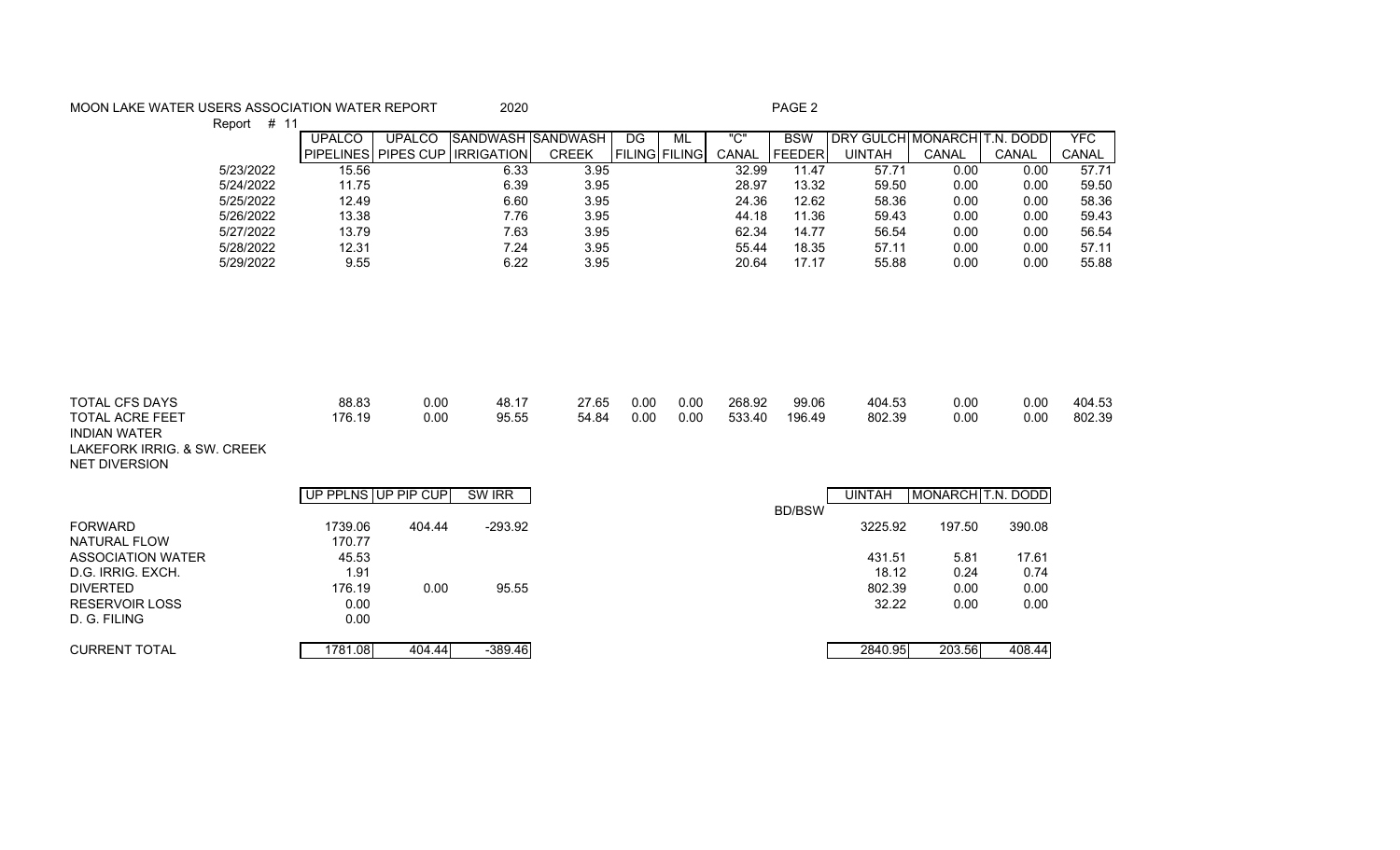## MOON LAKE WATER USERS ASSOCIATION WATER REPORT **Example 200** 2020 2020 PAGE 3  $P_{\text{onort}}$ # 11

| $\text{Report}$ $\#$ $\text{H}$                                                                                               |                |                 |                            |                 |                 |                   |                       |                     |                                  |                                  |                       |                 |           |                            |                  |
|-------------------------------------------------------------------------------------------------------------------------------|----------------|-----------------|----------------------------|-----------------|-----------------|-------------------|-----------------------|---------------------|----------------------------------|----------------------------------|-----------------------|-----------------|-----------|----------------------------|------------------|
|                                                                                                                               | <b>BSW ROO</b> | BSW ROO.        | LF IRRIGATION CO. USLF LFI |                 |                 | <b>FARNS.</b>     | LF WEST               | SOUTH               | <b>PURDY</b>                     |                                  | UTLAND MURDOCK        | <b>GILBERT</b>  |           | U.S.                       | <b>REDCAP</b>    |
|                                                                                                                               | <b>TURNOUT</b> | XCL USE C CANAL |                            | LFI             |                 |                   | CANAL (BONETA) BONETA |                     | <b>DITCH</b>                     | <b>DITCH</b>                     | CANAL                 | <b>PIPELINE</b> |           | <b>LAKEFORK</b>            |                  |
| 5/23/2022                                                                                                                     | 2.99           | 0.00            | 13.70                      | 11.59           |                 | 121.10            | 24.70                 | 3.76                | 3.57                             | 6.73                             | 0.82                  | 4.68            |           | 165.10                     | 25.70            |
| 5/24/2022                                                                                                                     | 3.48           | 0.00            | 15.60                      | 13.49           |                 | 120.80            | 24.70                 | 3.65                | 3.83                             | 5.04                             | 0.82                  | 4.68            |           | 164.80                     | 24.80            |
| 5/25/2022                                                                                                                     | 3.89           | 0.00            | 15.50                      | 13.39           |                 | 120.90            | 24.70                 | 3.72                | 1.97                             | 6.93                             | 0.82                  | 4.68            |           | 164.30                     | 23.10            |
| 5/26/2022                                                                                                                     | 3.89           | 0.00            | 15.40                      | 13.29           |                 | 120.40            | 24.50                 | 3.81                | 1.60                             | 7.32                             | 0.82                  | 4.68            |           | 164.90                     | 23.70            |
| 5/27/2022                                                                                                                     | 4.14           | 0.00            | 15.40                      | 13.29           |                 | 120.00            | 24.50                 | 3.80                | 1.76                             | 8.45                             | 0.82                  | 4.68            |           | 165.20                     | 23.80            |
| 5/28/2022                                                                                                                     | 4.00           | 0.00            | 15.00                      | 12.89           |                 | 120.00            | 24.50                 | 3.82                | 2.98                             | 7.93                             | 0.82                  | 4.68            |           | 164.80                     | 23.40            |
| 5/29/2022                                                                                                                     | 3.26           | 0.00            | 11.30                      | 9.19            |                 | 120.60            | 24.30                 | 3.79                | 3.31                             | 6.20                             | 0.82                  | 4.68            |           | 164.20                     | 23.80            |
| <b>TOTAL CFS DAYS</b><br><b>TOTAL ACRE FEET</b><br><b>INDIAN WATER</b><br>LAKEFORK IRRIG. & SW. CREEK<br><b>NET DIVERSION</b> | 25.65<br>50.88 | 0.00<br>0.00    | 101.90<br>202.12           | 87.11<br>172.79 | 8.50<br>16.86   | 843.80<br>1673.68 | 171.90<br>340.96      | 26.35<br>52.27      | 19.02<br>37.73<br>21.82<br>15.91 | 48.60<br>96.40<br>53.16<br>43.24 | 5.71<br>11.33<br>7.08 | 32.76<br>64.98  |           | 1153.30<br>2287.57         | 168.30<br>333.82 |
|                                                                                                                               | R CITY         |                 | LFC                        | LFI             | <b>USLF LFI</b> | <b>FARNS</b>      | LF WEST               | $\sqrt{ }$ SO. BON. | <b>PURDY</b>                     |                                  | UTLAND MURDOCK        | <b>GILBERT</b>  |           | D.G. IRR U.S. LKFK. REDCAP |                  |
|                                                                                                                               |                |                 |                            |                 |                 |                   |                       |                     |                                  |                                  |                       |                 | 472 Acres | $-6712.56$                 | $-1186.54$       |
| <b>FORWARD</b>                                                                                                                | 2840.33        |                 |                            | 1165.43         | 58.23           | 9149.87           | 1842.04               | 429.88              | 292.00                           | 865.85                           | 75.72                 | 0.00            |           |                            |                  |
| <b>NATURAL FLOW</b>                                                                                                           |                |                 |                            | 120.19          | 6.77            | 997.64            | 161.49                | 43.17               | 21.40                            | 68.93                            | 5.33                  |                 | 52.61     |                            |                  |
| <b>ASSOCIATION WATER</b>                                                                                                      |                |                 |                            | 32.30           | 1.82            | 260.67            | 61.64                 | 14.62               | 6.54                             | 21.07                            | 1.63                  |                 | 13.95     |                            |                  |
| D.G. IRRIG. EXCH.                                                                                                             |                |                 |                            | 1.36            | 0.08            | 10.95             | 2.59                  | 0.61                | 0.27                             | 0.88                             | 0.07                  |                 |           |                            |                  |
| <b>DIVERTED</b>                                                                                                               | 50.88          |                 |                            | 172.79          | 16.86           | 1673.68           | 340.96                | 52.27               | 15.91                            | 43.24                            | 11.33                 |                 |           | 2287.57                    | 333.82           |
| <b>RESERVOIR LOSS</b>                                                                                                         | 0.00           |                 |                            | 1.73            | 0.75            | 36.94             | 10.53                 | 0.00                | 0.00                             | 0.00                             | 0.39                  |                 |           |                            |                  |
| D. G. FILING                                                                                                                  |                |                 |                            |                 |                 |                   |                       |                     |                                  |                                  |                       |                 | 0.00      |                            |                  |
|                                                                                                                               |                |                 |                            |                 |                 |                   |                       |                     |                                  |                                  |                       |                 |           |                            | 64.98 P          |
| <b>CURRENT TOTAL</b>                                                                                                          | 2789.45        |                 |                            | 1144.75         | 49.29           | 8708.51           | 1716.27               | 436.02              | 304.31                           | 913.50                           | 71.02                 | 0.00            |           | $-9000.13$                 | $-1585.35$       |